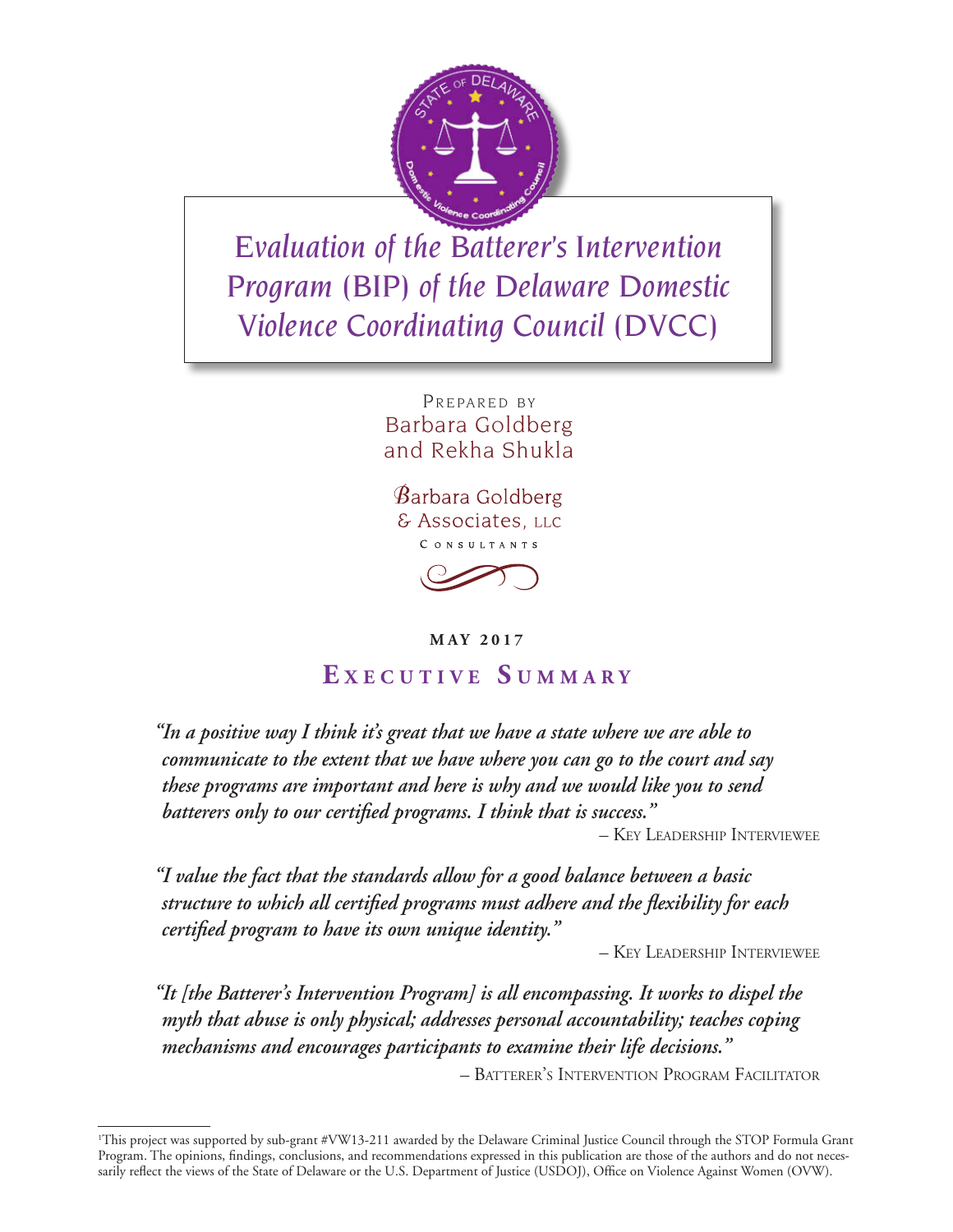### **Overview**

This report details findings from the first<br>multi-faceted evaluation of the Batterer's Intervention Program (BIP) of the Delaware Domestic Violence Coordinating Council (DVCC), a longstanding standards-based program established in 1994. First developed in the 1970s, Batterer's Intervention Programs currently operate in every state and in several other countries.<sup>2</sup>

This evaluation of Delaware's Batterer's Intervention Program began in early 2016. The overall goal of the study is to demonstrate through a *meaningful*, *precise*, and *accurate* evaluation, the program's accomplishments and effectiveness, possible areas for improvement, and recommendations for the future. The study design, developed in collaboration with DVCC and provider staff, utilizes an array of both qualitative and quantitative measures.

This mixed methods evaluation design recognizes the critical importance of recidivism and other data, but also recognizes the importance of capturing the wisdom and perspectives of service providers, judges and court commissioners, and others involved with the program. It should be viewed as a significant step in enhancing the organizational capacity of the Batterer's Intervention Program; it also reaffirms DVCC's commitment to being a "learning organization."

### **Delaware's Batterer's Intervention Program Model**

The foundation of the Delaware Batterer's Intervention Program is the Domestic Violence Intervention Standards, first adopted in 1994 and revised in 2012. The purpose of establishing standards is:

"…to increase victim safety by eliminating violence in intimate relationships. The interventions will focus on holding the offenders accountable for their behavior by teaching new skills and monitoring their behavior while they are participating in the intervention program." <sup>3</sup>

The program model includes intake, assessment,

orientation, and delivery of a carefully structured curriculum. The purpose of the Batterer's Intervention Curriculum, as outlined in the Standards, is to:

- A. Provide a model for intervention which identifies and remediates tactics of "power and control" and other abusive behaviors;
- B. Promote consistency of intervention services statewide;
- C. Hold the offenders accountable for their behavior;
- D. Provide a model of violence-free behavior among family members.<sup>4</sup>



The curriculum draws upon the Duluth model developed in the early 1980s by the Domestic Abuse Intervention Project of Duluth, Minnesota.

The Standards spell out standards of care, system procedures and flow, program content, credentials and other program specifics, including the length of the program. There are two types of programs offered:

- Domestic Violence Intervention (Batterers Type) The length of the program intervention is at least 32 session hours over a minimum of 20 weeks, with a minimum of 16 sessions.
- Domestic Violence Intervention (Offender or Not Otherwise Specified Type) – The length of the program intervention is at least 24 session hours over a minimum of 15 weeks, with a minimum of 12 sessions.

Currently, there are four certified treatment providers offering batterers' intervention programs in Delaware. These programs follow the guidelines established

<sup>2</sup> Acker, S.E. (2013, October). Batterer intervention programs: Getting to the root of domestic violence, p. 1. *Utne Reader*. Accessed March 16, 2017. http://www.utne.com/community/ batterer-intervention-programs-ze0z1310zpit.

<sup>&</sup>lt;sup>3</sup> Delaware Domestic Violence Coordinating Council. (2012). *Domestic violence intervention standards*, p. 1. Wilmington, DE.

<sup>4</sup> Delaware Domestic Violence Coordinating Council. (2012).

*Domestic violence intervention standards*, p. 1. Wilmington, DE.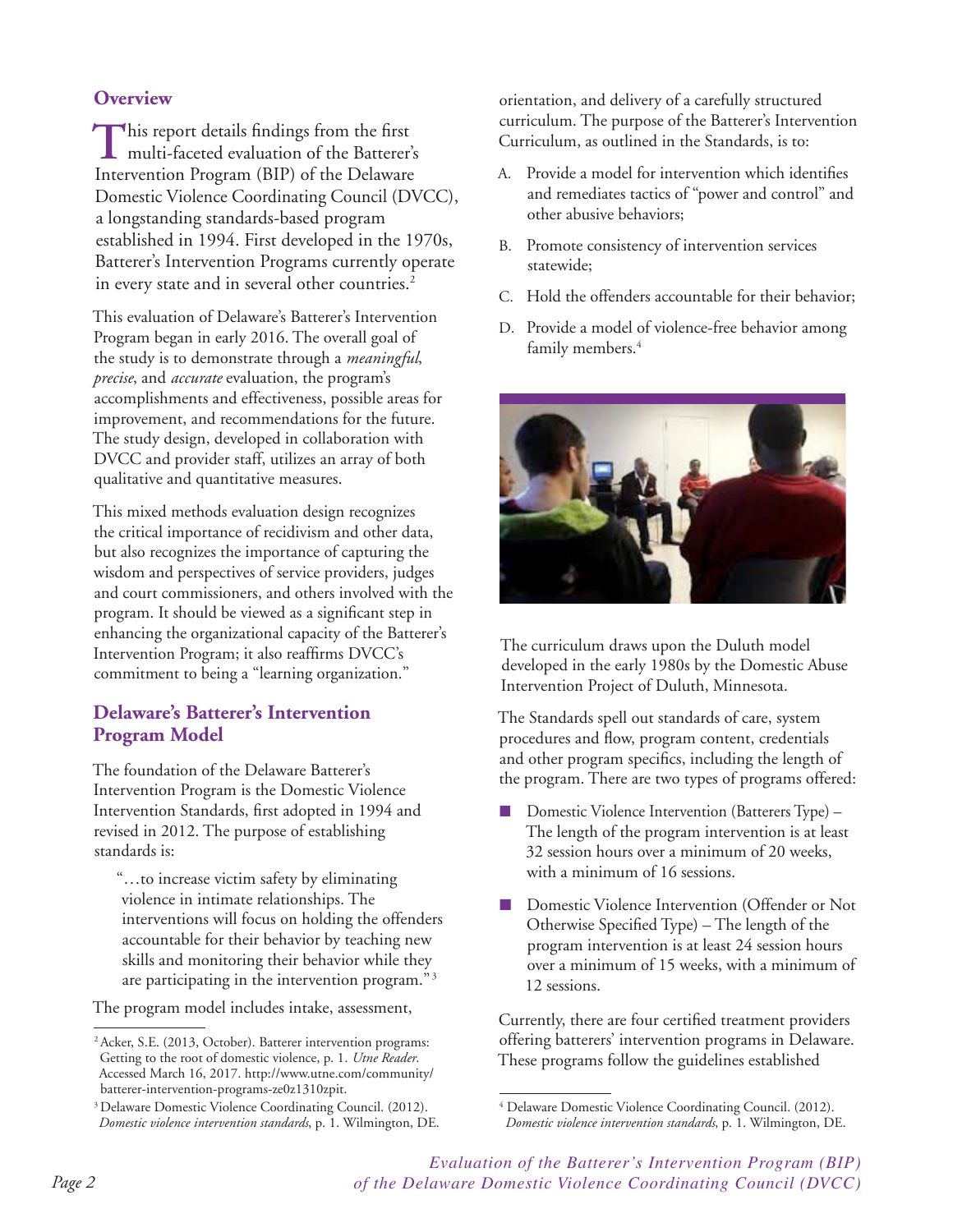through the Domestic Violence Intervention Standards and have been certified by the Delaware DVCC Batterers' Intervention Certification Panel. They are also required to submit an annual report to the Certification Panel. Programs are offered by: Catholic Charities (New Castle County), CHILD, Inc. (New Castle County), Turning Point at People's Place II (Kent and Sussex Counties) and Dover Air Force Base (for military personnel only). Three of these programs—Catholic Charities, CHILD, Inc. and Turning Point at People's Place II—agreed to participate in this evaluation.

### **The Batterer's Intervention Program Evaluation Design**

The Delaware Domestic Violence Coordinating Council (DVCC) sought to evaluate the Batterer's Intervention Program comprehensively, based on overall program design, implementation at the three participating sites, and assessment of program outcomes, with the support of a grant awarded by the Delaware Criminal Justice Council through the STOP Formula Grant awarded to the State through the U.S. Department of Justice, Office on Violence Against Women. To accomplish this, the evaluation team used

a mixed methods design with both qualitative and quantitative methods to assess the program. Early on, program administrators and the evaluation team made the decision to focus on male participants in the program, due to far greater numbers of males in the program and the

possibility that male and female offenders would have differing results. This evaluation constitutes the first comprehensive evaluation of the Batterer's Intervention Program since it began in 1994. Components of the evaluation included:

- Review, collating and analysis of available quantitative data and materials from DVCC and providers;
- Analysis of recidivism data available through DELJIS – With the assistance of Delaware Criminal Justice Council staff, 1,300 records of 2012 and 2013 Catholic Charities, CHILD, Inc.

and Turning Point at People's Place II participants were analyzed to determine re-arrest records over the subsequent two-year period;

- Results of BIP Process (BIPPOS) pre-tests and post-tests – Utilizing a tool developed by Dr. Eric Mankowski of Portland State University, pre-tests, midpoint tests, and endpoint tests were administered to program participants at Catholic Charities, CHILD, Inc. and Turning Point at People's Place II;
- Program observations;
- Judicial surveys;
- Judicial interviews;
- Other key informant interviews;
- Facilitators' surveys; and
- Brief focused literature review.

## **Key Accomplishments**

Key accomplishments identified during the evaluation include the following:

1. A viable program, established over two decades ago and based on national models, has continued

*"I think [the Batterer's Intervention Program] does breed attitude changes in the participants and I can't say in every participant, but in those who are engaged in the treatment and buy into it. I can see that there's an attitude change and they think before they act. I think another strength is allowing them to attend a program, once they complete, if issues come up, for free.*" - Key Leadership Interviewee

to serve Delaware families. The Batterer's Intervention Program is established as a comprehensive model that meshes with research findings about effective, evidence-

based programs. The program model:

- Includes the certification of programs in the Batterer's Intervention Program, to ensure the consistency of quality service delivery.
- Provides a well-defined framework to the certified providers for service delivery.
- Through the use of Standards, provides for "a good balance between a basic structure to which all certified programs must adhere and the flexibility for each certified program to have its own unique identity."
- Requires the use of a recognized curriculum that "addresses personal accountability, teaches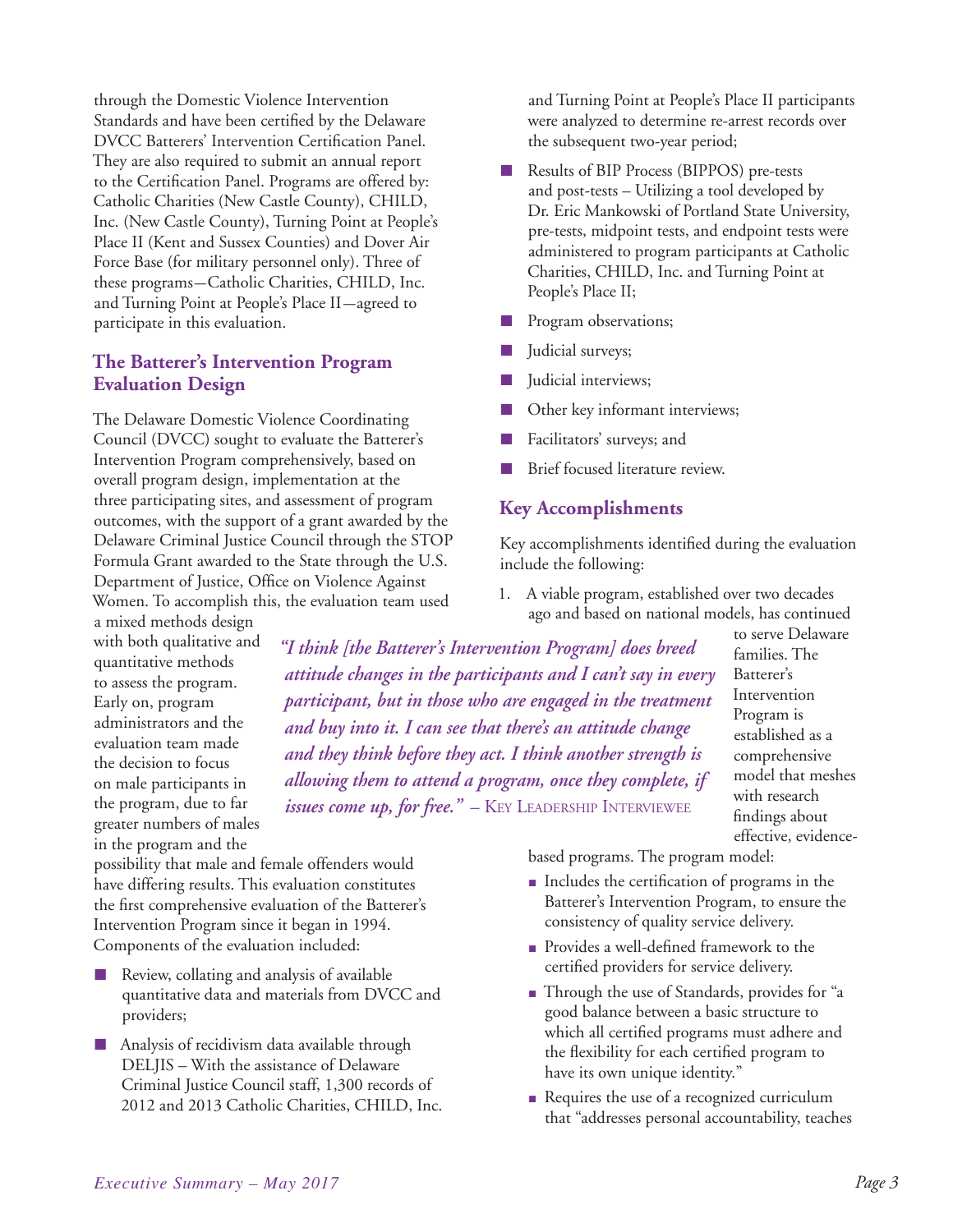coping mechanisms and encourages participants to examine their life decisions."

- Through the DVCC, offers opportunities for providers to have a continuing voice in a collaborative setting.
- Puts in place a system for refining the program model through revision of the standards.
- 2. Through collaborations among multiple systems – DVCC, the courts, providers, and probation and parole—several hundred batterers are offered an alternative to incarceration each year. In FY 2016, about two-thirds (66%) of participants completed the course of group sessions.

## *"There are wonderful surprises when the most resistant participants eventually become the most desirous of changing their behavior."*

– Batterer's Intervention Program Facilitator

- 3. Based on a review of two years of Delaware Criminal Justice Information System (DELJIS) arrest records for 1,300 males who participated in the Batterer's Intervention Program in 2012 and 2013, re-arrest rates are significantly lower among participants who completed the program than for those who did not.
- 4. Based on a comparison of Batterer Intervention Proximal Program Outcomes Survey (BIPPOS) pre-tests, midpoint-tests and endpoint tests, the program is having a significant impact on participants in several specific areas targeted through the curriculum: personal responsibility, power and control beliefs, understanding of the effects of abuse, dependency on partner, and anger control and management skills.
- 5. Based on multiple observations, survey results, and interviews conducted with key stakeholders and others, the certified providers—Catholic Charities, CHILD, Inc., and Turning Point at People's Place II—are seen as offering high quality services which are well-received by the participants and are consistent with the requirements of certification.
- 6. Based on structured observations of both the orientations and group sessions, facilitators are highly knowledgeable and are skilled in: (1) introducing the program at the orientation in a way that establishes norms for participation and appears to reduce batterers' defensiveness; (2) delivering the curriculum; (3) building rapport and encouraging peer to peer interactions; and (4) maximizing the positive impact of the group sessions. Based on interviews and surveys, all three providers are viewed as having strong, experienced leadership and staff. Facilitators are also experienced, with more than one-third (35%) of the facilitators having worked in the field of domestic violence programs for more than 15 years.
- 7. Facilitators noted the rigor of the assessment process, the positive outcomes for participants, and the impact on their families as primary strengths of the Batterer's Intervention Program. Facilitators expressed satisfaction with their professional and personal growth during the time they had been part of the Batterer's Intervention Program.
- 8. Judges and commissioners who were surveyed and interviewed pointed to: (1) the certification of the treatment providers and consistency of treatment and (2) the reputation of the providers and— for those who had seen them in action—the quality of the services delivered by the providers.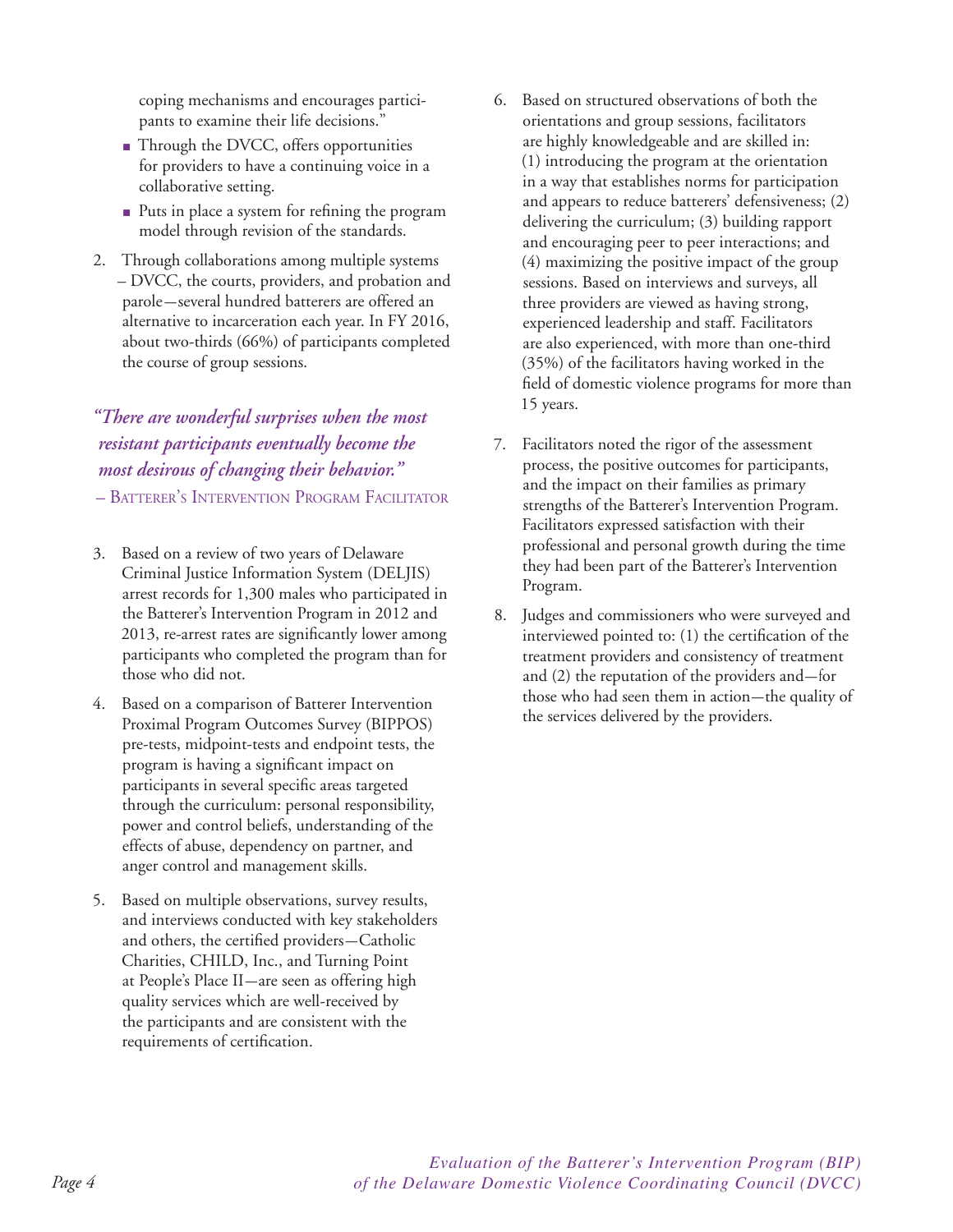## **Key Challenges**

Key challenges identified by participants in the evaluation process and through observations are summarized below:

1. Judges, commissioners and others were concerned about the lack of communication between the judicial system, DVCC, and the providers, feeling that judges and commissioners needed more information about the program in order to make the most appropriate referrals to it and, also, to have more of a sense of its efficacy. Several judges commented that, while they receive periodic feedback about some referrals they have made those that have not completed or violated the terms of their probation—they feel that they are not sufficiently educated about the program.



- 2. As a corollary, several judges and commissioners were concerned that, although the Batterer's Intervention Program had been in existence more than 20 years, evidence hadn't been cited of its efficacy.
- 3. The financial commitment required of BIP participants was raised as a concern by judges and commissioners and others who were surveyed and interviewed, despite the availability of reduced fees through sliding scale policies. Respondents also cited lack of transportation as another potential barrier to participation.
- 4. Providers, judges and others raised concerns about the "one size fits all" nature of the program and the need for services for those who are also facing substance abuse and mental health issues.
- 5. As suggested in the literature about Batterer's Intervention Programs, "increased awareness of the diversity of the batterer population has given rise to the belief that more specialized approaches are needed."5 For example, the need for more African-American and Spanish speaking males to conduct groups was cited by facilitators.
- 6. Respondents also expressed concerns about sentencing laws and the negative impact they had on the program (e.g., "…regarding strangulation, a judge can only sentence for a maximum of five years, unless it is a second offense or more if a deadly instrument is involved. This statutory maximum is too low. If you only give a five year sentence, that will become three and a half years. A longer prison sentence would give more leverage.").
- 7. A few respondents expressed disappointment that the number of PFA referrals to the program wasn't higher and felt that that was something that the DVCC and courts should address.
- 8. Particularly at this time of budget constraints in Delaware, several respondents were concerned about finding sufficient financial resources to sustain and adequately staff the program over time.

*"I don't need an all-day orientation; just a quick to the point presentation regarding where the programs are offered, how long they last, how much they cost, what cost reductions are offered, and whether any program has been shown to reduce [domestic violence], and whether the latter is being studied."* – Judicial Interviewee

<sup>5</sup> National Institute of Justice. (1998). *Research in action –* 

*Batterer programs: What criminal justice agencies need to know*, p. 2. U.S. Department of Justice, Washington, DC.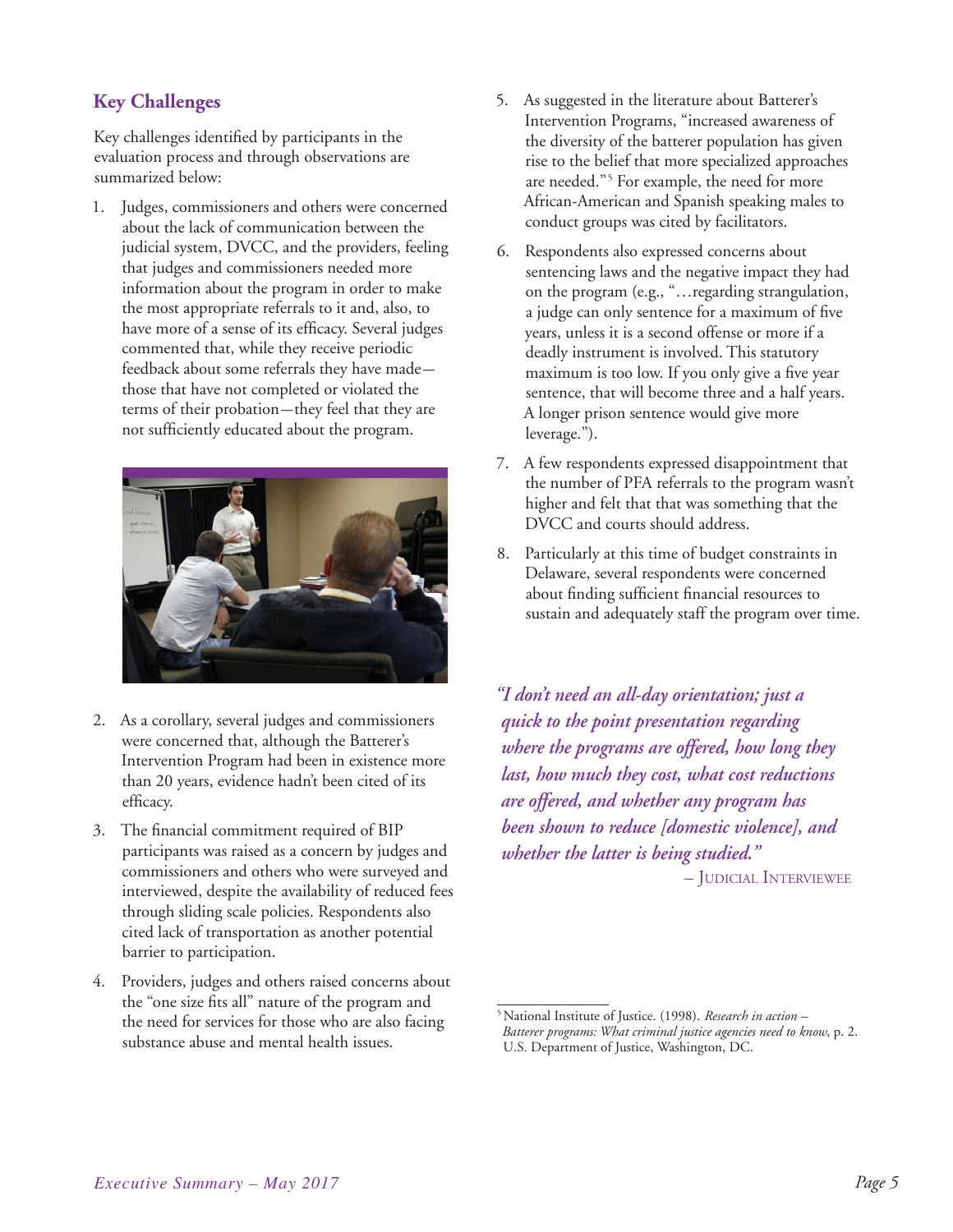### **Recommendations**

The recommendations included below are drawn from the array of qualitative and quantitative data collected during this evaluation. They reflect the viewpoints of those involved in the evaluation process. These recommendations are designed to build upon the strengths of the Batterer's Intervention Program: the DVCC program model and vision, an established program, an experienced group of providers and facilitators, and opportunities for collaboration. Key recommendations are as follows:

- 1. Focus on strengthening communication among the providers, courts, probation and parole, and the DVCC. This is the most consistent recommendation to emerge from this evaluation. To this end, develop and implement a comprehensive strategy that:
	- Provides timely follow up to judges and commissioners about the status and participation of each person they have referred to a provider.
	- Disseminates information annually on key indicators of program participation and success for each provider.
	- Creates an online link that offers resources about the Batterer's Intervention Program and includes evaluation results, presentations, and other easy to access information about the program.
	- Includes a plan for providing judges and commissioners with information about the program model through presentations, short fact sheets and other easy tools.



*"I am concerned about one size fits all. Every participant comes in with a different profile of personal trauma, substance abuse, mental illness, and tendency towards general violence. Yet they all take the same program. It is also very concerning that BIP is not offered in the prisons (or so I am told)."* 

– Judicial Interviewee

- Encourages stronger communication between the providers and Probation and Parole. One of the respondents suggested having information sessions for the probation officers as well, so that they have a general understanding of the program, particularly in light of high rates of turnover. The respondent also encouraged that probation and parole officers communicate via phone rather than email, to better keep communication open.
- 2. Identify strategies to increase enrollments in the Batterer's Intervention Program by:
	- Revisiting the issue of costs and sliding scales, in an effort to find ways to communicate more clearly at every step of the process about the costs. Communicate in a uniform manner at every step that the sliding scale is available, so that judges, probation officers, and facilitators are offering the same, clear message about program costs.
	- To the extent possible, strive to insure that facilitators reflect the population that the provider is serving through the program.
	- Address the issue of why only 17% of those enrolled in the program in 2015 and 2016 are there because of PFAs and develop strategies to expand their enrollment in the program.
	- To the extent possible, consider transportation and scheduling barriers when planning orientations and group sessions.
- 3. As part of capacity building efforts, form a DVCC Research and Accountability Committee comprised of DVCC staff, judges or commissioners, and agency representatives to

*Evaluation of the Batterer's Intervention Program (BIP) of the Delaware Domestic Violence Coordinating Council (DVCC)*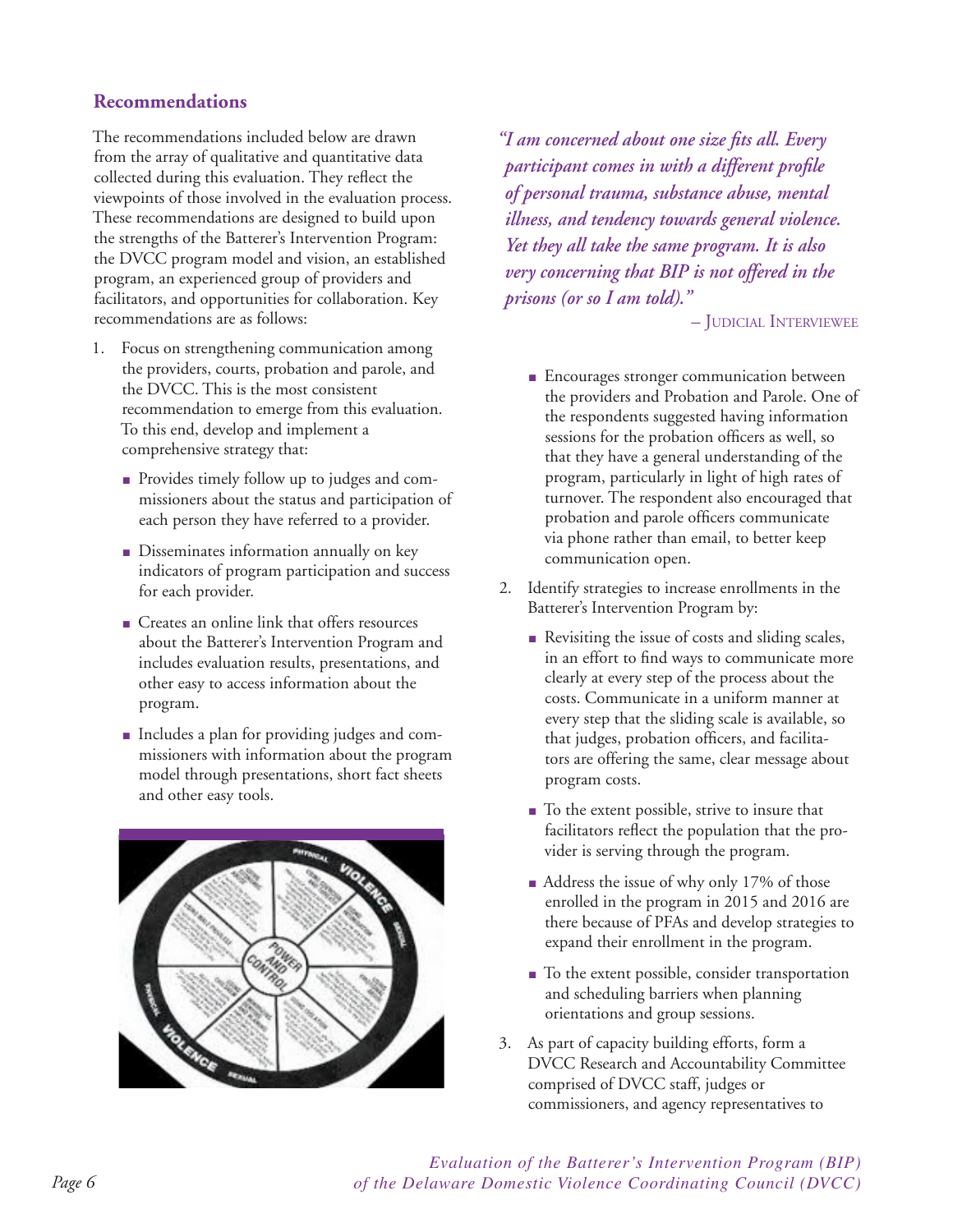meet on a regular basis to develop and implement a more rigorous plan for ongoing data collection, analysis and dissemination. To build on this first evaluation effort:

- Design and implement a study that is focused on victims. While including victims was outside the scope of this evaluation, a pilot study that includes interviews conducted with victims of batterers enrolled in the program would have great value.
- Continue the two outcome components of this evaluation: 1) the analysis of DELJIS data and 2) the utilization of the BIPPOS pre-test/post-test tool.
- In the long term, conduct a cost-effectiveness analysis for the program.
- 4. As a corollary, and in light of current budget difficulties in the state, seek external funding to expand capacity-building efforts, with a particular focus on data collection and future evaluations, designed to address local, state, and national interest in the efficacy of Batterer's Intervention Programs.

#### **Summary**

Over the course of the evaluation, participants in the process demonstrated their ongoing commitment to the Batterer's Intervention Program, to the evaluation, to being part of a learning organization, and to constantly working to improve programming. Because of DVCC, there is the leadership and a collaborative framework for continuing to strengthen the program

*"The foundation of abuse is disrespect. I believe that strongly. We have to challenge how people think about things and, hopefully, facilitate different ways and different frameworks that they can use to think about things, so they don't think, 'My girlfriend's supposed to take care of me,' or, 'It's her job to do A, B, C, and D,' or 'If I say no to something, that means no.' Those thinkings are the beliefs that are so detrimental. And, ultimately, when they don't work, that's when violence occurs."* 

– Key Leadership Interviewee